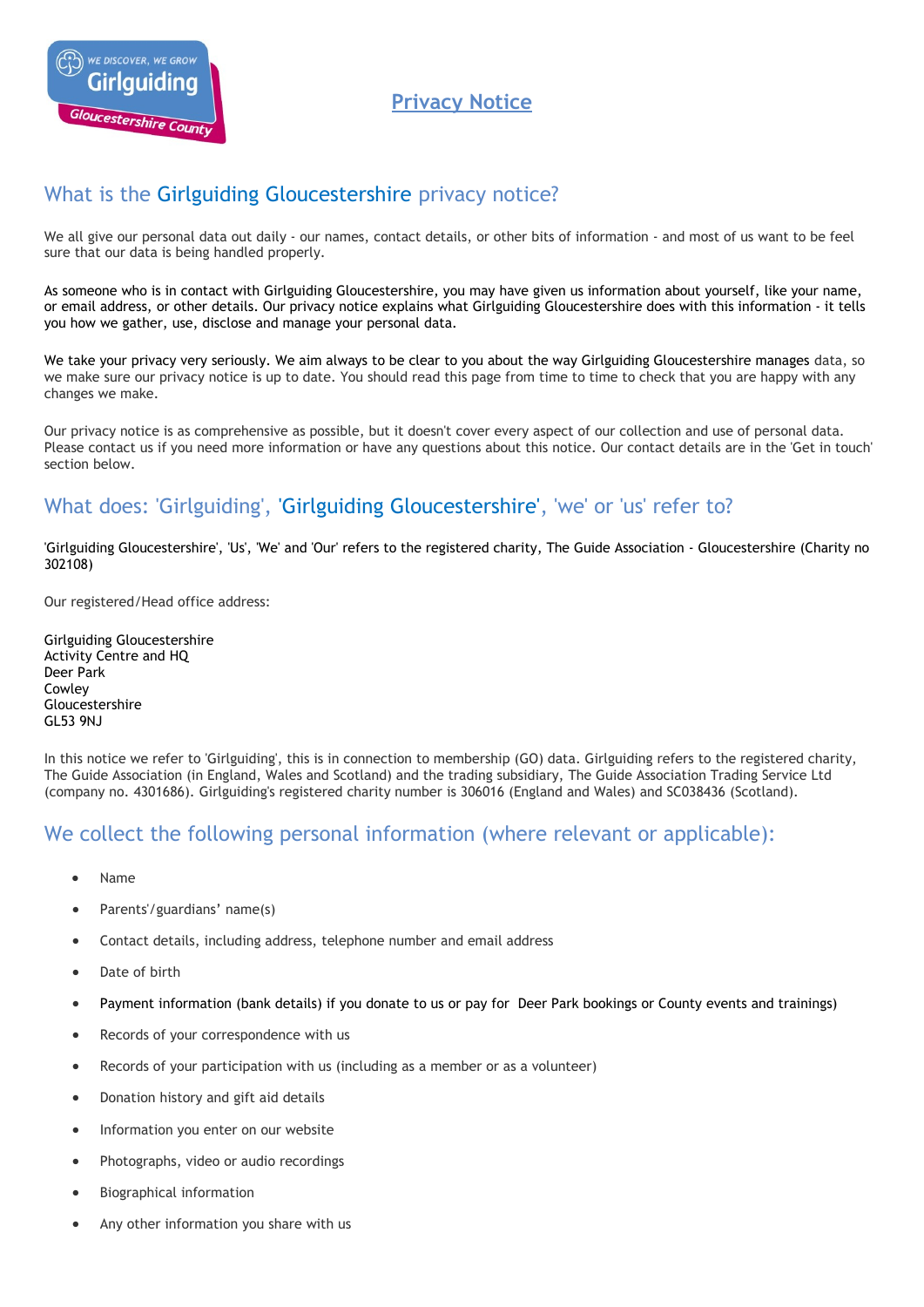# This information may be collected from:

- Girlguiding, via their membership system 'GO'. Girlguiding Gloucestershire has access to this data to use, amend, process and share. You can find out more information about how Girlguiding collect and process your personal data in their privacy notice
- Your computer or mobile device
- Information you fill out on the website (via digital forms and online surveys)
- Telephone or face to face conversations with you and/or your parent/guardian
- Local Girlguiding groups
- Third party companies and websites, like CAF Donate, Eventbrite, Just Giving, Virgin Money Giving and Committed Giving.
- Publicly available sources, like Companies House or the Charity Commission website
- Communication on social media

We sometimes also collect sensitive personal data, for example information about health, religion, sexuality, ethnicity, political and philosophical beliefs and criminal records. We normally only record this data where we have your consent but sometimes we are permitted to do this in other circumstances, under data protection law. For example, we may make a record that a person is in a vulnerable circumstance to make sure that we don't send fundraising messages to them - by doing this we comply with charity law and the Code of Fundraising Practice.

## Why and how do you use my personal data?

Data helps us support and improve interactions with Girlguiding Gloucestershire. Examples include:

- Updating you on Girlguiding Gloucestershire's work, including newsletters and other publications
- Managing guiding activities and events
- Processing donations and claiming gift aid
- Appeals and fundraising activities including information about legacy gifts, raising funds or taking part in fundraising activities
- Investigating and responding to complaints, legal claims or other issues
- Fulfilling your bookings for Deer Park, including processing payments
- Assessing applications for volunteering and employment
- Information about events, activities and opportunities

## We use marketing materials for the following:

- Updates about Girlguiding Gloucestershire's work, including newsletters and other publications
- Appeals and fundraising activities including requests for donations; information about legacy gifts, raising funds or taking part in a fundraising event, and updates on the impact that fundraising activities have had on our work
- Information about events
- Volunteering information about how to support Girlguiding Gloucestershire, along with updates about the impact of your work

We may also use your personal information to build a profile of your interests and preferences. This helps us send you only relevant and timely information. Building profiles helps us improve the experience our supporters have - if we understand their background we can make appropriate requests to those who may be willing and able to give more than they already do. This helps us raise funds sooner and more cost-effectively.

There is other information we can use, which is publicly available in places like public registers. This can include listed directorships, typical earnings in a geographical area, information from the electoral roll, press reports and social media posts.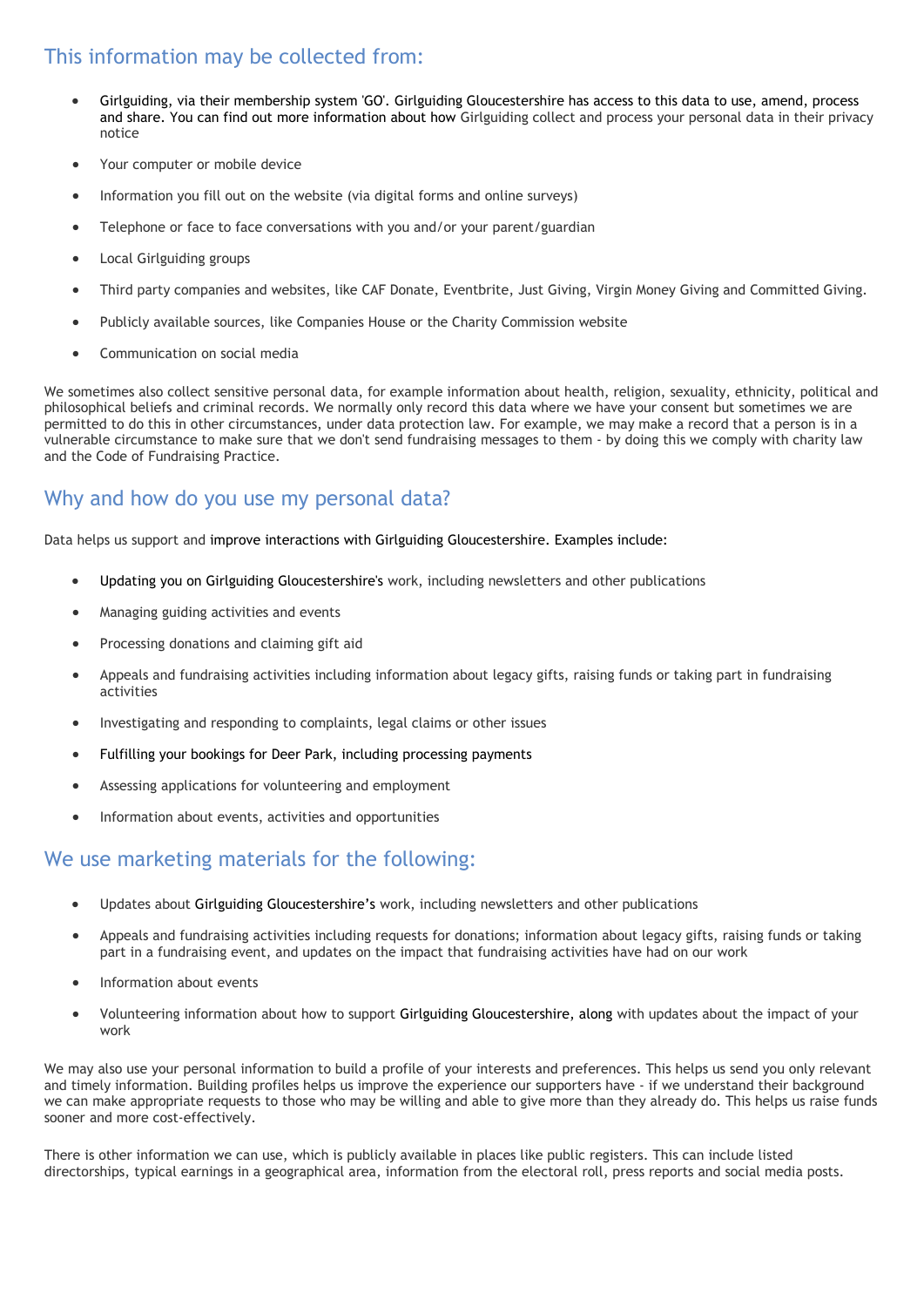# Can I change my consent?

Yes! You can withdraw your consent, unsubscribe from or update your marketing preferences at any time. Just use the details in the 'Get in touch' section below.

If you make changes to your consent, we will update your record as soon as we possibly can. Emails will be stopped immediately, but it may take up to 60 days for our systems to update and stop post being sent to you.

If you tell us you don't want marketing, fundraising or campaign communications, you may still receive messages about transactions and services from other connections you have with us (as described below).

You can also opt out of receiving fundraising communications from us by signing up to the fundraising preference service (**<https://www.fundraisingregulator.org.uk/the-fundraising-preference-service>**).

## When is it legal to use personal information?

We need a lawful basis to collect and use your personal data under data protection law. The law allows for six ways to process personal data (and additional ways for sensitive personal data). Four of these are relevant to Girlguiding. We process information on the basis of:

- Your consent (for example to send you direct marketing by email or SMS)
- Your contractual relationship with us (for example to provide you with goods or services that you have purchased from us)
- The necessity for compliance with a legal obligation (for example to process a gift aid declaration and carrying out due diligence on large donations)
- Girlguiding Gloucestershire's legitimate interests

# What does 'legitimate interest' mean?

Personal data may be legally collected and used if it is necessary for a legitimate interest of the organisation using the data, as long as its use is fair and does not adversely impact the rights of the individual concerned.

When we use your personal information, we will always consider if it is fair and balanced to do so, and if it is within your reasonable expectations. We will balance your rights and our legitimate interests to ensure that we use your personal information in ways that are not unduly intrusive or unfair. Girlguiding Gloucestershire's legitimate interests include:

- Charity governance. This includes delivery of our charitable purposes, statutory and financial reporting and other regulatory compliance purposes.
- Administration and operational management. This includes answering enquires, giving information and services, research, events management, administration of volunteers and employment and recruitment requirements. This involves sharing information with local levels of Girlguiding Gloucestershire.
- Fundraising and campaigning. This includes administering campaigns and donations and sending direct marketing by post (and in some cases making marketing calls), sending thank you letters, analysis, targeting and segmentation to develop communication strategies and maintaining communication suppressions.

If you would like more information on our uses of legitimate interests or to change our use of your personal data please get in touch with us using the details in the 'Get in touch' section below.

### If you are 14 or under

If you are under the age of 14, you must get permission from your parent or guardian before registering or giving us any information.

## How long do you keep personal data for?

Girlguiding Gloucestershire keeps your personal data for as long as necessary to fulfil the purposes we collected it for, including for the purposes of satisfying any legal, accounting, or reporting requirements.

We decide how long is appropriate to keep personal data. We do this by considering the amount, nature and sensitivity of the personal data; the potential risk of harm from unauthorised use or disclosure of your personal data; the purposes for which we process your personal data, whether we can achieve those purposes through other means, and the legal requirements.

If you ask to receive no further contact from us, we will keep some basic information about you on our suppression list to avoid sending you more unwanted messages.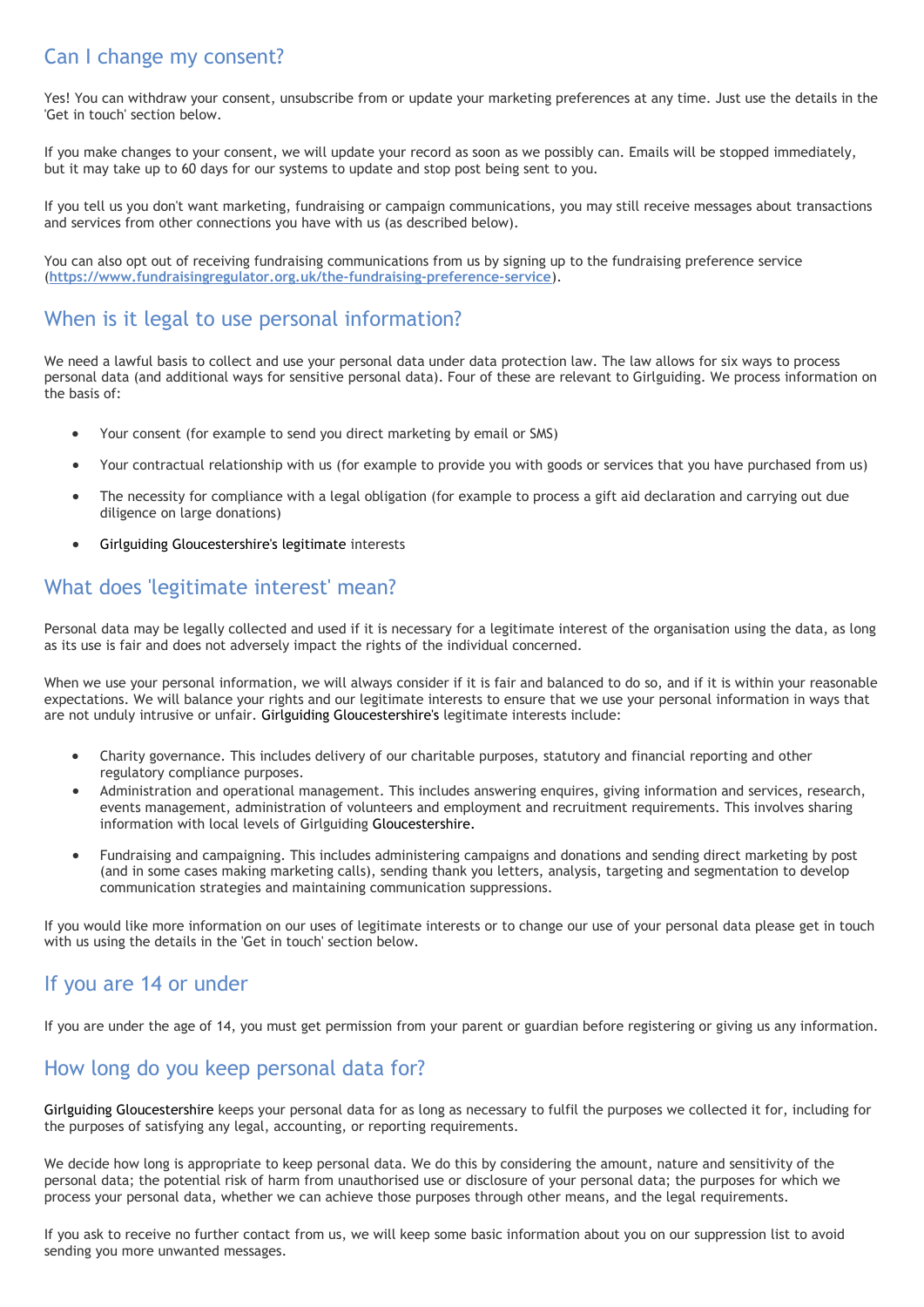# Do you share my data with other organisations?

We do not share or sell your personal information to third-party organisations for marketing, fundraising or campaigning purposes.

We share your personal information with relevant local levels of Girlguiding Gloucestershire to:

- Administer your membership of Girlguiding
- Manage your participation in Girlguiding and Girlguiding Gloucestershire's activities
- Conduct market research so we can improve our offerings to you and as an organisation overall
- Conduct evaluations to improve the quality of our offering

## We also share personal information:

- With data processors working on our behalf. For example, if you pay for a County event or training, we use a third party to process payments.
- Where we are required to by law, for example to law enforcement or regulatory bodies
- Where it is necessary to protect the vital interests of an individual
- If we have your consent

We may use third-party suppliers to manage events, campaigns or mailings for fundraising appeals; to carry out research surveys or for storage of your personal information on our behalf. You can find out more about the suppliers that we use by contacting us using the details in the 'Get in touch' section below.

### How do you protect my personal information?

We use technical and organisational ways to protect your data and prevent the loss, misuse or alteration of your personal information.

Unfortunately, the transmission of data over the internet is not completely secure. Although we do our best to protect your personal data we can't guarantee the security of your data transmitted to our website. But once we receive your information we use strict procedures and security features to try to prevent unauthorised access.

We only use the personal information and bank details that we request to fulfil your order, process your event, activity or trip payment or process your donation.

We keep the personal information that is required for our accounts secure, and only for as long as required by law.

The information we collect from you may be transferred to and processed and/or stored at a destination outside the European Economic Area (EEA). If we send your personal data outside the EEA we will take reasonable steps to make sure the recipient uses appropriate measures to protect your information.

## How do you use cookies and digital marketing?

Cookies are small text files placed on your computer by websites that you visit. They are widely used to make websites work more efficiently for visitors, and to provide information to the owners of the site.

We use cookies to:

- Remember certain information about users so they don't have to give the same information again
- Measure how people use our websites so we can improve the way information is provided
- Display adverts based on what parts of Girlguiding Gloucestershire's websites people have visited

You agree to our use of cookies by continuing to use our websites.

## Remarketing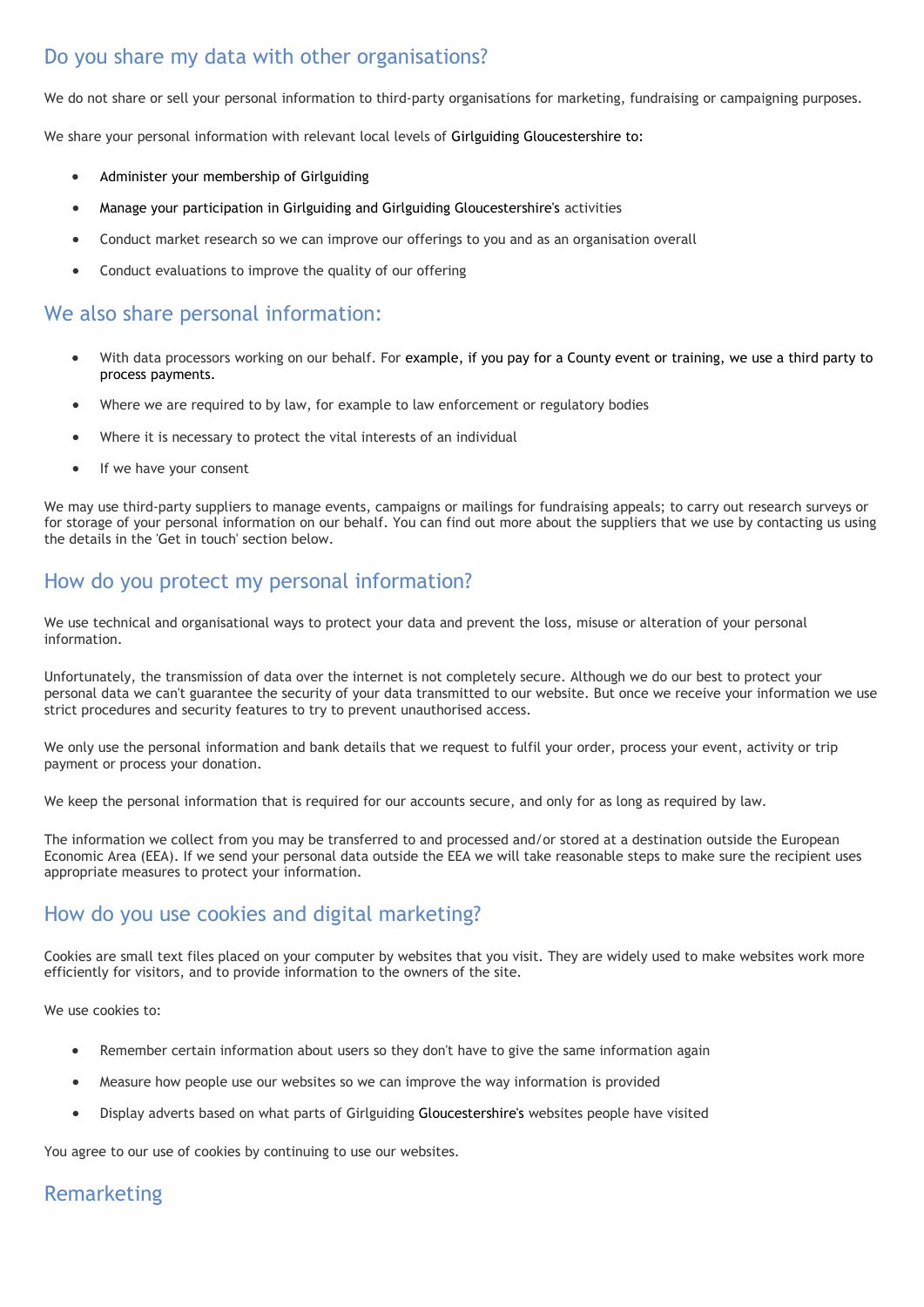The Girlguiding Gloucestershire website may share your personal data with remarketing services - including Facebook, Google Adwords and Google Analytics - to serve our adverts to you on third party websites. Third-party vendors, including Facebook and Google, use cookies to serve ads based on someone's past visits to the Girlguiding Gloucestershire website.

### Disclaimer

We cannot be responsible for any information you give in public community areas of the Girlguiding websites, or on websites that we link to from our platforms. This information can be viewed or collected by any third party - you should always be wary of publishing any personal information in public community areas.

You should also read the privacy notices of any other websites that we link to from Girlguiding Gloucestershire websites which you visit. This is so you may understand what information is collected from you and for what purpose.

Girlguiding Gloucestershire cannot be held responsible for the policies of any third party website that we link to, and you access these websites at your own risk.

### What are my rights?

You have the following rights:

#### **Right of access**

You have the right to know what information we hold about you and to ask, in writing, to see your records.

We will supply any information you ask for that we hold about you as soon as possible, but this may take up to 30 days. We will not charge you for this other than in exceptional circumstances. You will be asked for proof of identity as the person dealing with your request may not be the staff member or volunteer you have met before. We need to be sure we are only releasing your personal data to you.

This is called a data subject access request and can be made using the details set out in the 'Get in touch' section below.

#### **Right to be informed**

You have the right to be informed how your personal data will be used. This notice as well as any additional information or notice that is provided to you is intended to provide you with this information.

#### **Right to withdraw consent**

Where we process your data on the basis of your consent (for example, to send you marketing texts or emails) you can withdraw that consent at any time. To do this, or to discuss this right further with us, please contact us using the details in the 'Get in touch' section below.

#### **Right to object**

You also have a right to object to us processing data where we are relying on it being within our legitimate interests to do so (for example, to send you direct marketing by post). You can do this, or discuss this right with us by contacting us using the details in the 'Get in touch' section below.

#### **Right to restrict processing**

In certain situations you have the right to ask for processing of your personal data to be restricted because there is some disagreement about its accuracy or legitimate usage.

#### **Right of erasure**

In some cases, you have the right to be forgotten (i.e. to have your personal data deleted from our database). Where you have requested that we do not send you marketing materials we will need to keep some limited information in order to ensure that you are not contacted in the future.

#### **Right of rectification**

If you believe our records are inaccurate you have the right to ask for those records concerning you to be updated. To update your records please get in touch with us using the details in the 'Get in touch' section below.